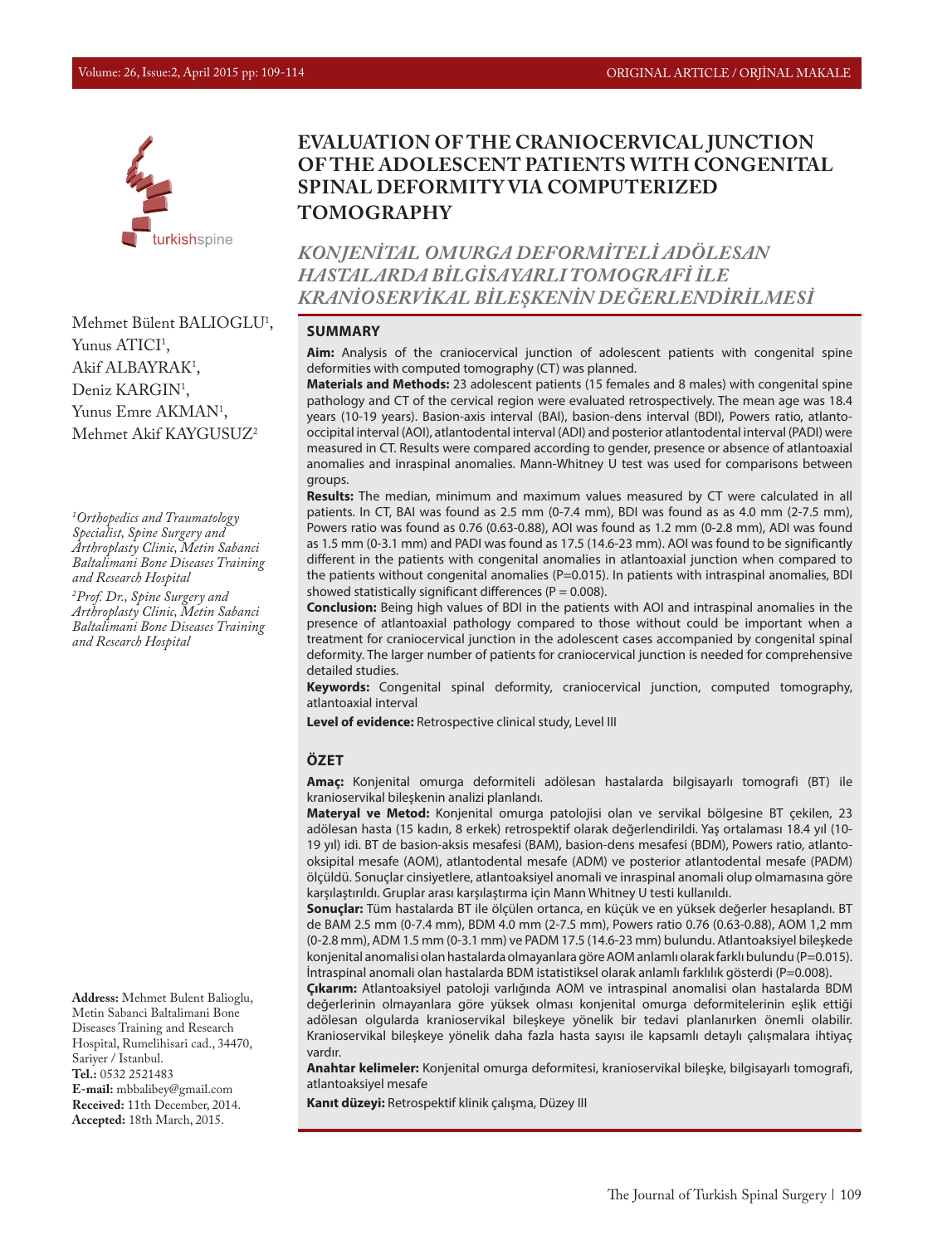## **INTRODUCTION:**

There are difficulties in defining the craniocervical junction pathologies with conventional radiological methods<sup>2,4</sup>. In the literature, there are studies using direct radiological and computed tomography (CT) which define the various measurement methods for determining the normal values of craniocervical junction radiologically 5-7,9-11. With congenital spine abnormalities, osseous and intraspinal anomalies can be found together. In our study, investigation of measured values with CT in craniocervical junction of adolescent patients with congenital spinal anomalies was aimed for the analysis of accompanying craniocervical junction and to investigate whether the values is different from the values reported in the literature or not.

## **MATERIALS AND METHODS:**

Twenty-three patients who were imaged with CT due to congenital anomalies of the spine (such as hemivertebra, butterfly vertebrae, block vertebrae) were evaluated. 15 of the patients were female, 8 of the patients were male and mean age was 18.4 years (10-19 years). In our study, craniocervical junction was examined with CT; the patients with no history of cervical spine trauma, bone or ligament injury were included. Basion-axis interval (BAI), basion-dens interval (BDI), Powers ratio, atlanto-occipital interval (AOI), atlantodental interval (ADI) and posterior atlantodental interval (PADI) were

measured in every patient. All cases were investigated with magnetic resonance imaging (MRI) in terms of intraspinal anomalies.

Cervical spines were examined with CT device with 16 detectors (Somatom Sensation 16, Siemens AG, Erlanger, Germany). Images in axial and sagittal plan in PACs system were analyzed using bone window. BAI, BDI, Power ratio, AOI, ADI and PADI were measured from CT scans of each patient. For BAI measurements, the interval between basion and the posterior cortical edge of axis was measured according to the method described by Harris<sup>5,6,10</sup> (Figure 1A). BDI measurement was calculated by measuring the interval from most inferior part of the basion to the nearest point of dens superior to the basion<sup>11</sup> (Figure-1B). Powers ratio was calculated by dividing basion type to posterior surface of the spinolaminar line of the atlas and anterior arch of C1 from opisthion type9 (Figure-1C). AOI was calculated by measuring the average of the interval of perpendicular line extended from mid point of occipital condyle articular surface in sagittal and coronal plan to C1 lateral mass (Figure-1D). ADI was calculated by taking the interval between posterior surface of anterior arch of C1 in sagittal plan and anterior surface of dens in the middle of the arch' (Figure-1E). PADI calculation was made by measuring the interval between the most posterior edge of dens in middle sagittal plan and anterior surface of posterior arch of C1 (Figure-1E).

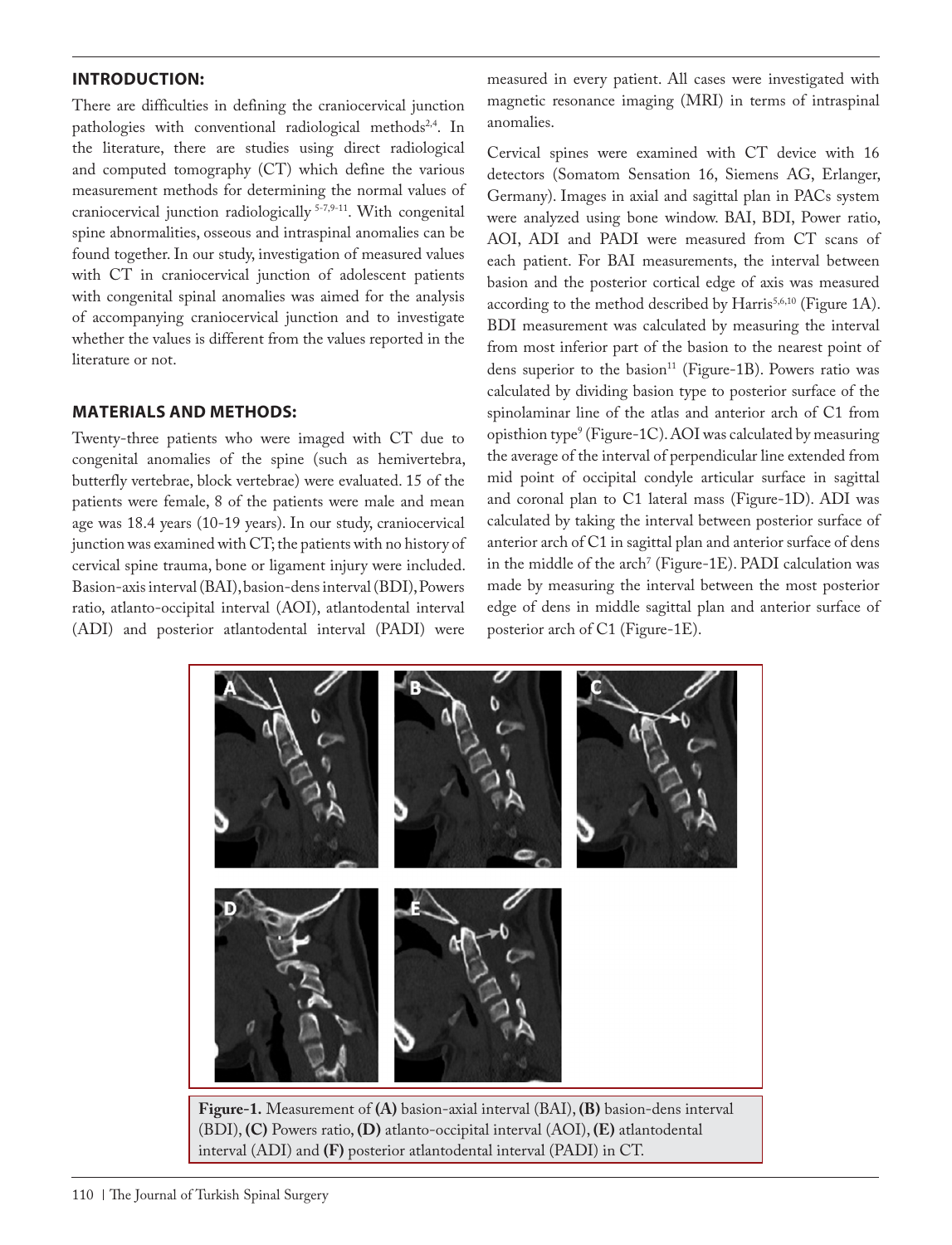Since the data measured by each method showed nonparametric distribution, they were expressed as median, the minimum value and the maximum value. Mann Withney-U test was used in pairwise comparisons. Each measured distance was statistically compared in terms of gender, atlantoaxial pathology and intraspinal anomalies.

found as 0.76 (0.63-0.88), AOI was found as 1.2 mm (0-2.8 mm), ADI was found as 1.5 mm (0-3.1 mm) and PADI was found as 17.5 (14.6-23 mm) (Table-1).

#### **RESULTS:**

All parameters measured in the patients were calculated in sequence of median, the minimum and the maximum. When all patients were evaluated, BAI was found as 2.5 mm (0-7.4 mm), BDI was found as 4.0 mm (2-7.5 mm), Powers ratio was When the distribution of obtained results according to gender were statistically compared, no significant differences were found between both sexes (p<0.05) (Table -2).

When the patients were compared in terms of atlantoaxial pathology, only AOI was found to be significantly different between the patients with pathology (n=5) and the patients with congenital anomalies in other parts of the spine but no cervical pathology (n=18) (P=0.015). There were no significant differences in other parameters (p <0.05) (Table-3).

**Table-1.** Median values (minimum-maximum) of basion-axial interval (BAI), basion-dens interval (BDI), Powers ratio, atlanto-occipital interval (AOI), atlantodental interval (ADI) and posterior atlantodental interval (PADI) in all patients via CT

| $N=23$              | Median | Minimum | <b>Maximum</b> |  |
|---------------------|--------|---------|----------------|--|
| $BAI$ (mm)          | 2.50   | 0.00    | 7.40           |  |
| $BDI$ (mm)          | 4.00   | 2.00    | 7.50           |  |
| <b>Powers Ratio</b> | 0.76   | 0.63    | 0.88           |  |
| $AOI$ (mm)          | 1.20   | 0.00    | 2.80           |  |
| $ADI$ (mm)          | 1.50   | 0.00    | 3.10           |  |
| $PADI$ (mm)         | 17.50  | 14.60   | 23.00          |  |

**Table-2.** Distribution of the patients according to gender and comparison of kranioserkal junction angles. Significant difference was not found among both genders (P>0.05).

|                     | Female $(n=15)$ |                | Male $(n=8)$   |        |                |                |       |
|---------------------|-----------------|----------------|----------------|--------|----------------|----------------|-------|
|                     | Median          | <b>Minimum</b> | <b>Maximum</b> | Median | <b>Minimum</b> | <b>Maximum</b> | P     |
| $BAI$ (mm)          | 1.80            | 0.00           | 6.80           | 3.15   | 0.00           | 7.40           | 0.357 |
| $BDI$ (mm)          | 4.40            | 2.00           | 7.50           | 3.85   | 2.00           | 7.00           | 0.925 |
| <b>Powers Ratio</b> | 0.76            | 0.63           | 0.88           | 0.77   | 0.65           | 0.85           | >0.05 |
| $AOI$ (mm)          | 1.20            | 0.00           | 1.70           | 1.55   | 1.00           | 2.80           | 0.115 |
| $ADI$ (mm)          | 1.50            | 0.80           | 2.40           | 1.60   | 0.00           | 3.10           | 0.925 |
| $PADI$ (mm)         | 17.50           | 14.80          | 23.00          | 18.25  | 14.60          | 22.60          | 0.548 |

**Table-3.** According to the presence or absence of craniocervical junction pathology, AOI was found to be significantly different in the patients with atlantoaxial pathology compared to the patients without atlantoaxial pathology (P=0.015). There were no significant differences in other parameters (P> 0.05).

|                     | Atlantoaxial pathology |                |                |                 |                |                |       |
|---------------------|------------------------|----------------|----------------|-----------------|----------------|----------------|-------|
|                     | Absent $(n=18)$        |                |                | Present $(n=5)$ |                |                | P     |
|                     | Median                 | <b>Minimum</b> | <b>Maximum</b> | Median          | <b>Minimum</b> | <b>Maximum</b> |       |
| $BAI$ (mm)          | 2.20                   | 0.00           | 6.80           | 2.60            | 0.00           | 7.40           | 0.691 |
| $BDI$ (mm)          | 3.90                   | 2.00           | 7.50           | 5.10            | 2.00           | 6.60           | 0.691 |
| <b>Powers Ratio</b> | .75                    | .63            | .88            | .79             | .73            | .82            | 0.446 |
| $AOI$ (mm)          | 1.10                   | 0.00           | 1.70           | 1.60            | 1.30           | 2.80           | 0.015 |
| $ADI$ (mm)          | 1.50                   | .80            | 3.10           | 1.50            | 0.00           | 2.60           | >0.05 |
| $PADI$ (mm)         | 17.25                  | 14.60          | 23.00          | 19.10           | 17.00          | 21.50          | 0.290 |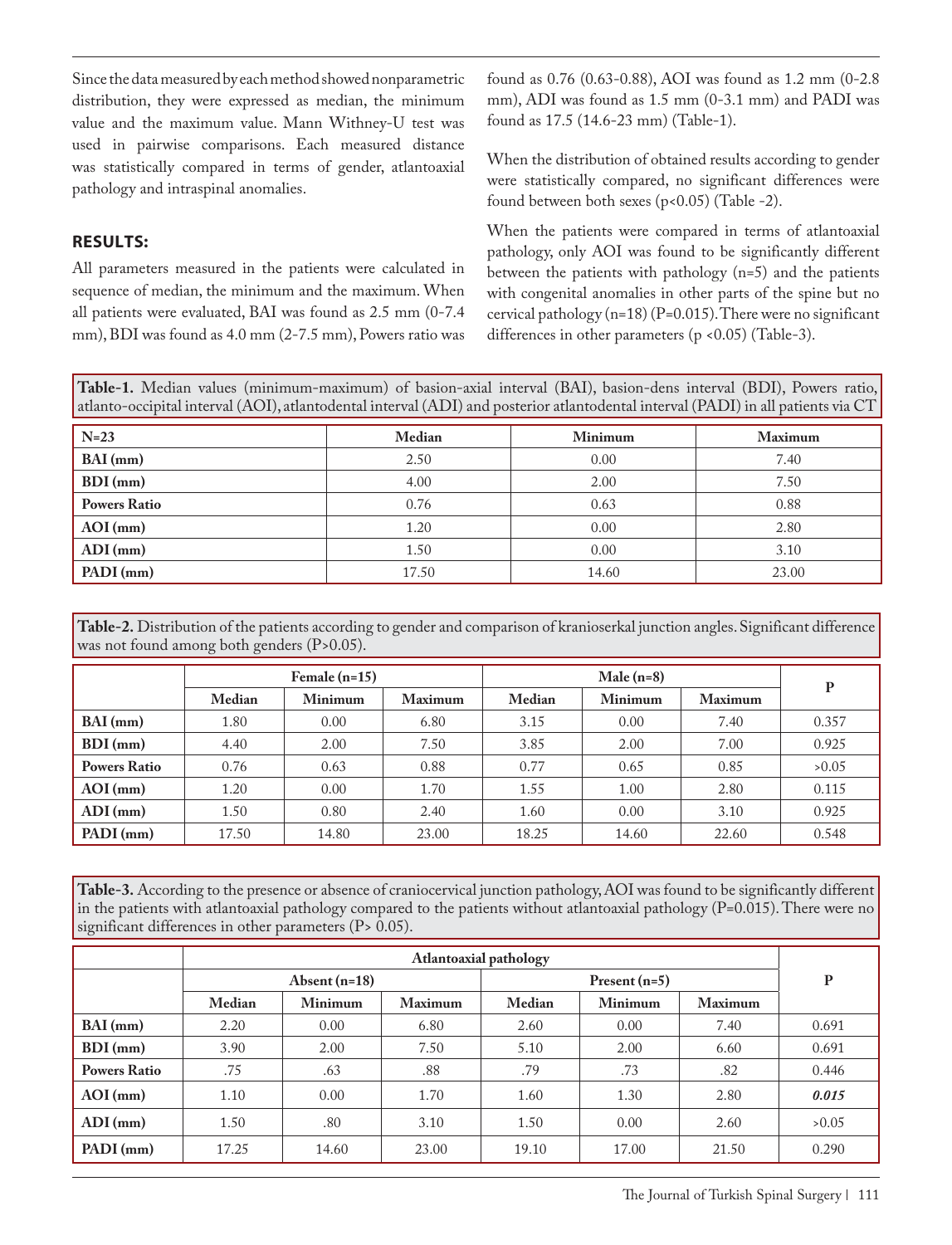When the patients with both detected congenital anomalies of the spine and intraspinal pathology (n=15) were compared to the patients without intraspinal pathology (n=8), only BDI

was found to be significantly different (p=0.008); there were no significant differences in other parameters between the two groups (p> 0.05) (Table-4).

**Table-4.** The patients with detected intraspinal pathology were compared to the patients without intraspinal pathology. BDI displays significant difference (P=0.008), while there were no significant differences in other parameters between the two groups  $(P> 0.05)$ .

|                     | <b>Intraspinal anomalies</b> |                |                |                  |                |                |       |
|---------------------|------------------------------|----------------|----------------|------------------|----------------|----------------|-------|
|                     | Absent $(n=8)$               |                |                | Present $(n=15)$ |                |                | P     |
|                     | Median                       | <b>Minimum</b> | <b>Maximum</b> | Median           | <b>Minimum</b> | <b>Maximum</b> |       |
| $BAI$ (mm)          | 2.95                         | 0.00           | 6.80           | 1.90             | 0.00           | 7.40           | 0.357 |
| $BDI$ (mm)          | 3.50                         | 2.00           | 4.40           | 5.50             | 3.00           | 7.50           | 0.008 |
| <b>Powers Ratio</b> | 0.73                         | 0.68           | 0.82           | 0.76             | 0.63           | 0.88           | 0.392 |
| $AOI$ (mm)          | 1.30                         | 0.90           | 1.70           | 1.10             | 0.00           | 2.80           | 0.681 |
| $ADI$ (mm)          | 1.65                         | 0.80           | 2.40           | 1.40             | 0.00           | 3.10           | 0.506 |
| PADI (mm)           | 17.50                        | 15.20          | 23.00          | 17.50            | 14.60          | 22.60          | 0.975 |

## **DISCUSSION:**

The evaluation of the problems of craniocervical region (e.g., trauma or other pathologies) is not always possible with conventional lateral radiological examinations<sup>2,4</sup>. It is possible to evaluate craniocervical region particularly with CT<sup>10</sup>.

It is recommended to measure from the sections of midline to accurately assess the contour of the posterior cortex, since BAI gives the erroneous results in the different sections of axis<sup>10</sup>. In their study, Rojas et al. measured the BAI as 3.4 cm in average with CT 10. In our study, BAI was measured as 2.5 mm.

The normal upper limit of BDI was reported as 12 mm in the literature<sup>5,6</sup>. Gonzalez et al. published the average as 4.7 mm and the maximum as 9 mm<sup>3</sup>. Rojas et al. showed the maximum as 9.1 mm in 200 patients with the age of 20-40 years with CT, and up to 8.5 mm for >95%<sup>10</sup>. In our study, we found the median value of BDI as 4.9 mm, the maximum as 7.5 mm in the adolescent patients with congenital spine anomalies. We found our results consistent with the normal values reported in the literature.

In our study, median of BDI value was measured as 4 mm (2-7.5 mm) in all patients with CT. The value was found to be significantly high in patients detected with intraspinal anomalies in MRI compared to ones without intraspinal pathology (P=0.008) (Table-4).

Power ratio was shown as <0.9 mm for more than 95% of normal population9 . In our study, we found the power ratio in our patients as 0.76 which is compatible with the normal values in the literature (Table-1).

The normal values for AOI in 95% of the adults were reported as 1 mm in average (0.6-1.4 mm) with  $CT^{10}$ . In our study, the median value of AOI measured with CT was found as 1.2 mm

(0-2.8 mm). When the patients with atlantoaxial pathology were compared the ones without atlantoaxial pathology, AOI values of the patients with atlantoaxial pathology was found to be significantly high  $(P = 0.015)$  (Table-3).

Atlantodental ligament, alar ligaments and transverse Atlanta ligaments were evaluated by measuring the predental interval with ADI. Abnormal enlargement of predental interval shows the injury of craniocervical ligaments, especially transverse atlantal ligament<sup>1</sup>. Normal value was shown as 3 mm for males, 2.5 mm for females<sup>7</sup>. Rojas et al. reported the normal value as  $\leq 2$  mm for both genders with CT<sup>10</sup>. In the study of Ozdogan et al, ADI was found as 1.47 mm for males and 1.51 for females with CT in the study of 50 males and 50 females; if it is measured more than 2 mm, it was emphasized that should be investigated in terms of craniocervical region pathologies<sup>8</sup>. In our study, the median value of ADI of adolescent patients was fount as 1.5 mm in males  $(\leq 2.4)$  and 1.6 mm for females (≤3.1) which were compatible withe normal literature. Medain value of PADI in our patients was found as 17.5 mm (14.6-23 mm) (Table 2).

Knowing the distance between each of the anatomical structure of the craniocervical junction can be necessary for the treatment and follow-up of adolescent cases especially accompanied by congenital spinal deformity. In the presence of atlantoaxial pathology, higher value of AOI and BDI in the patients with intraspinal anomalies compared to the patients without intraspinal anomalies can be important in planning the treatment for craniocervical junction in the adolescent cases accompanied by congenital spinal deformity. In the cases with congenital spinal pathology, further studies are needed with more number of patients to better evaluate craniocervical junction.